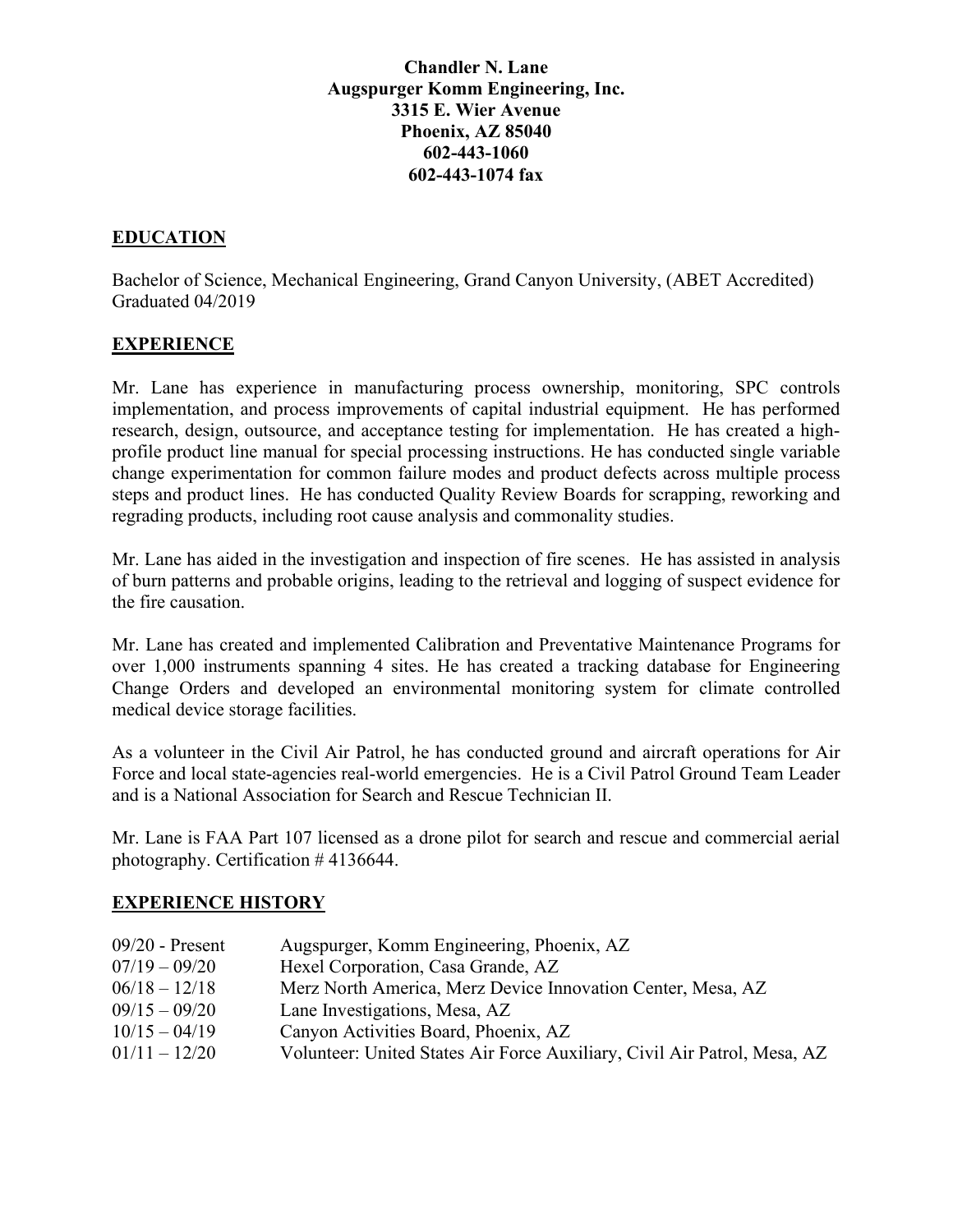Chandler N. Lane Engineering Consultant Page 2

# **PROFESSIONAL AFFLIATIONS**

National Fire Protection Association (NFPA) Member 2022 ASTM International (ASTM) Member 2022 International Association of Arson Investigators (IAAI) Member 2021 National Association of Fire Investigators (NAFI) Member 2021

# **CERTIFICATIONS**

State of Arizona Engineer-in-Training #013236 IAAI Fire Investigation Technician Certified XL Tribometrist #2110840 FAA UAS Remote Pilot #4136644 SOLIDWORKS Associate of Mechanical Design

# **ACADEMIC PROJECTS**

#### *Senior Capstone*

- Planned, designed, built, and fully tested a water tunnel, achieving laminar flow across a test object
- Designed and implemented dye injection system to visualize a three-dimensional representation of hydrodynamic behavior

#### *Robotics*

- Designed and printed an end-effector for a three-jointed SCARA robot
- Coded and demonstrated movement, stacking, and packaging tasks using XSEL

#### *Instrumentation*

- Designed and constructed a pressure transducer consisting of strain gauges on a copper plate membrane
- Built and tested the applicable circuit with effective filtration and amplification components
- Designed and implemented a LabView program for quantitative data collection, with an accuracy of  $+/- 1$  psia

## **CONTINUING EDUCATION**

International Association of Arson Investigations, 3-Day Motor Vehicle Fire Investigation, January 26-28, 2022, Tucson, AZ

International Association of Arson Investigations, 40-Hour Fundamentals of Fire Investigation, September 27 – October 1, 2021, San Antonio, TX

Public Agency Training Council, Hands-On Electrical Fire and Arson Investigation, May 7-9, 2018, Goodyear, AZ